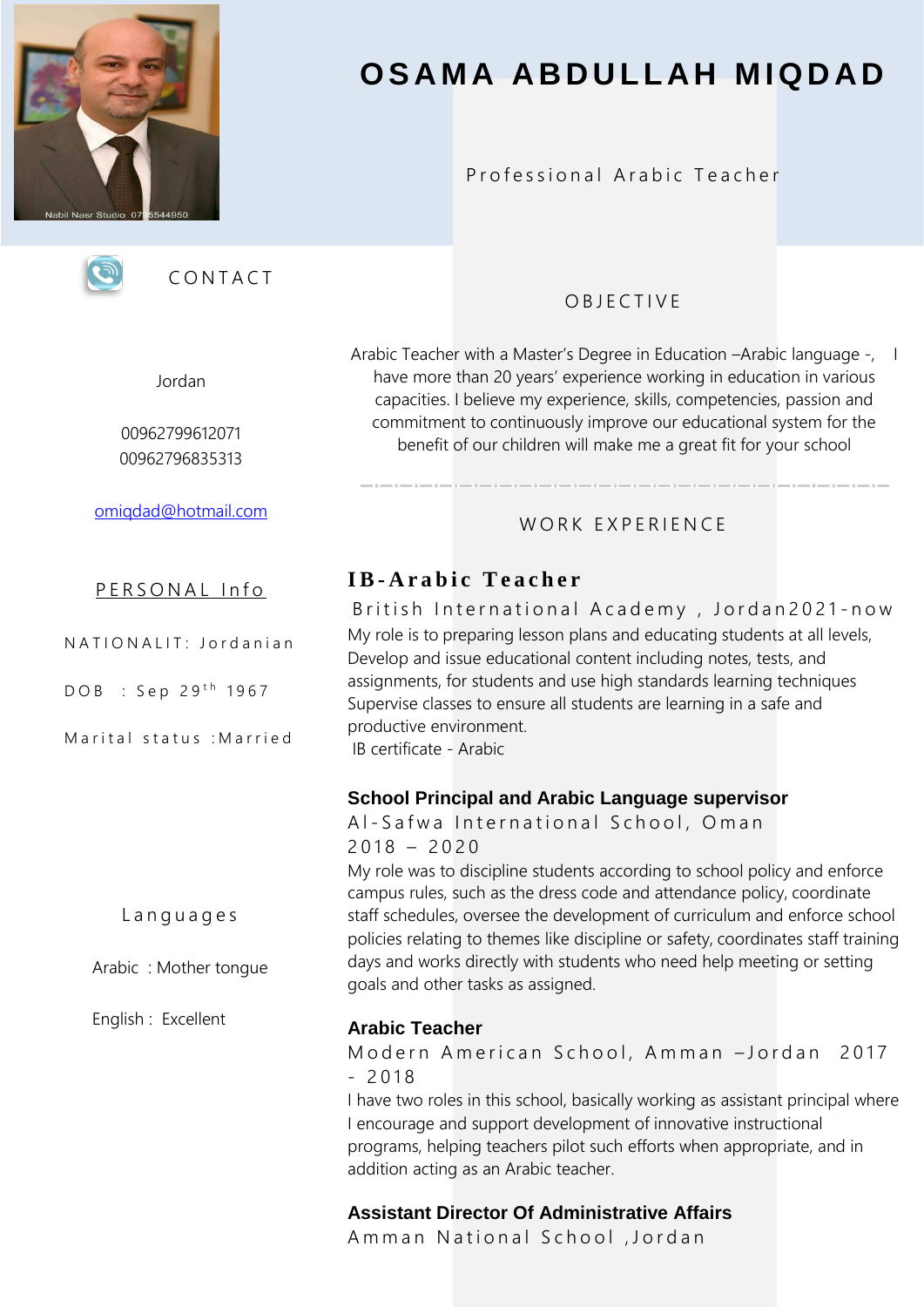## Personal Skills

- o Leadership
- o Adept at Building Relationships With People
- o Fair and Consistent
- o Good Listening Skills
- o Good communicator
- o In-depth knowledge of teaching methods
- o Exceptional interpersonal and presentation skills
- o Curriculum development
- o Hiring and recruitment
- o Staff supervision
- o Work well in a team
- o Excellent motivator

#### IT Skills

- o word
- o excel
- o Internet
- o Typing
- o social media

#### $2007 - 2017$

My role was to monitoring mechanism for tutorial schools , Administrated Educational programs for employees , Prepared plans and allocation of assessments and timetables , Interviewed candidates for jobs , Link between the teachers and the school's Administration.

#### **Educational Supervisor**

Al - Anjal National School, Saudi Arabia  $1997 - 2006$ 

My role was to Supervise plans for the academic year And Train new teachers to meet the requirements of the schools. Administrated weekly meetings with different departments Prepared curriculum and standards programs Student follow-up , checked worksheets and tests questions , Provided of resources and requirements for the Department , Reviewed additional curriculum articles , Worked to enrich the school library of sources , . Implemented training and development of different programs for schools .

#### **Teacher**

Rawdat Al - Ma'aref School, Jordan  $1991 - 1997$ 

My role was to preparing lesson plans and educating students at all levels, Develop and issue educational content including notes, tests, and assignments, for students and use high standards learning techniques Supervise classes to ensure all students are learning in a safe and productive environment.

#### E D U C A T I O N

#### **Master of Education : Arabic Language**

University Of Juba, Sudan, 2004

#### **Bachelor Of Arabic Language**

Yarmouk University, Jordan 1 9 9 0

Training Courses and workshops